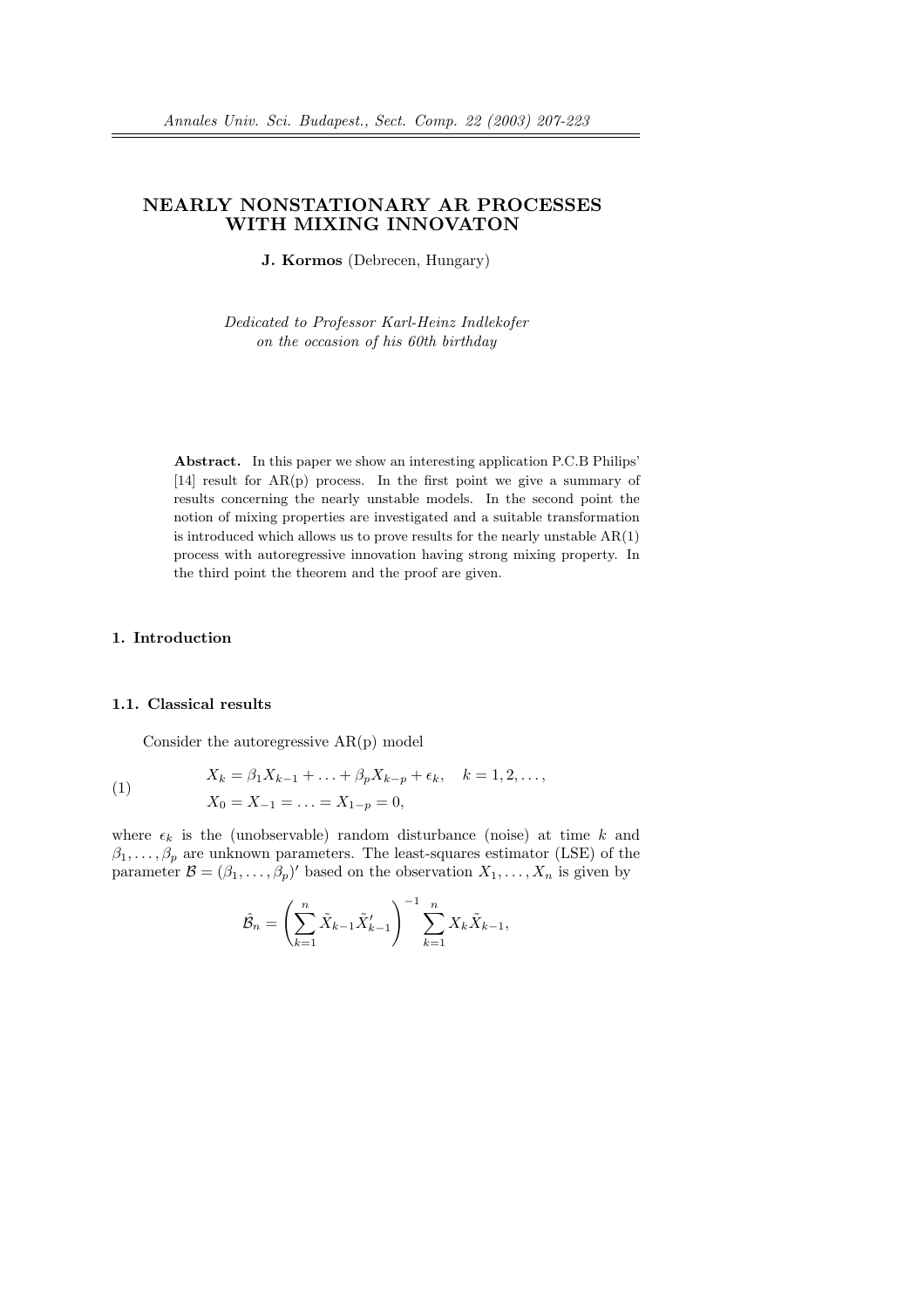where

$$
\tilde{X}_k = (X_k, X_{k-1}, \dots, X_{k-p+1})'.
$$

The polynomial  $\phi$  defined by

(2) 
$$
\phi(z) = 1 - \beta_1 z - \ldots - \beta_p z^p
$$

is called the characteristic polynomial of the  $AR(p)$  model  $(1)$ .

When all roots of  $\phi$  are outside the unit circle, the model (1) is said to be asymptotically stationary. Under the assumption that the  $\epsilon_k$ 's are independent and identically distributed (i.i.d.) with  $\mathbb{E}\epsilon_k^2 = \sigma^2$  the LSE of  $\hat{\mathcal{B}}_n$  is asymptotically normal

$$
\left(\sum_{k=1}^n \tilde{X}_{k-1} \tilde{X}'_{k-1}\right)^{-1/2} (\hat{\mathcal{B}}_n - \mathcal{B}) \xrightarrow{\mathcal{D}} \mathcal{N}(0, I), \text{ as } n \to \infty,
$$

where  $\stackrel{\mathcal{D}}{\rightarrow}$  denotes convergence in distribution and I is the unit matrix (Mann, Wald [12], Anderson [2]). By another normalization

$$
\sqrt{n}(\hat{\mathcal{B}}_n - \mathcal{B}) \xrightarrow{\mathcal{D}} \mathcal{N}(0, \Sigma^{-1}), \quad n \to \infty,
$$

where the matrix  $\Sigma$  can be expressed by the help of  $\sigma^2$ .

When  $\phi$  has no roots inside the unit circle but has at least one root on the unit circle the model is said to be unstable. It was shown by White  $([15],[16])$ that in case of the unstable  $AR(1)$  model

$$
X_k = \beta X_{k-1} + \epsilon_k, \quad k \ge 1
$$

with  $\beta = 1$ 

$$
n(\hat{\beta}_n-\beta)\overset{\mathcal{D}}{\rightarrow}\frac{\int\limits_0^1 W(t)dW(t)}{\int\limits_0^1 W^2(t)dt},
$$

where  $W(t)$ ,  $t \geq 0$  is a standard Wiener process.

In the "explosive" case, when  $|\beta| > 1$  the serial  $(\hat{\beta}_n)_{n \geq 1}$  limit distribution of  $\hat{\beta}_n$  is not asymptotically normal. For example, if  $\epsilon_1 \sim \mathcal{N}(0, 1)$  then

$$
n(\hat{\beta}_n - \beta) \stackrel{\mathcal{D}}{\rightarrow} \text{Cauchy}(0, \beta^2 - 1).
$$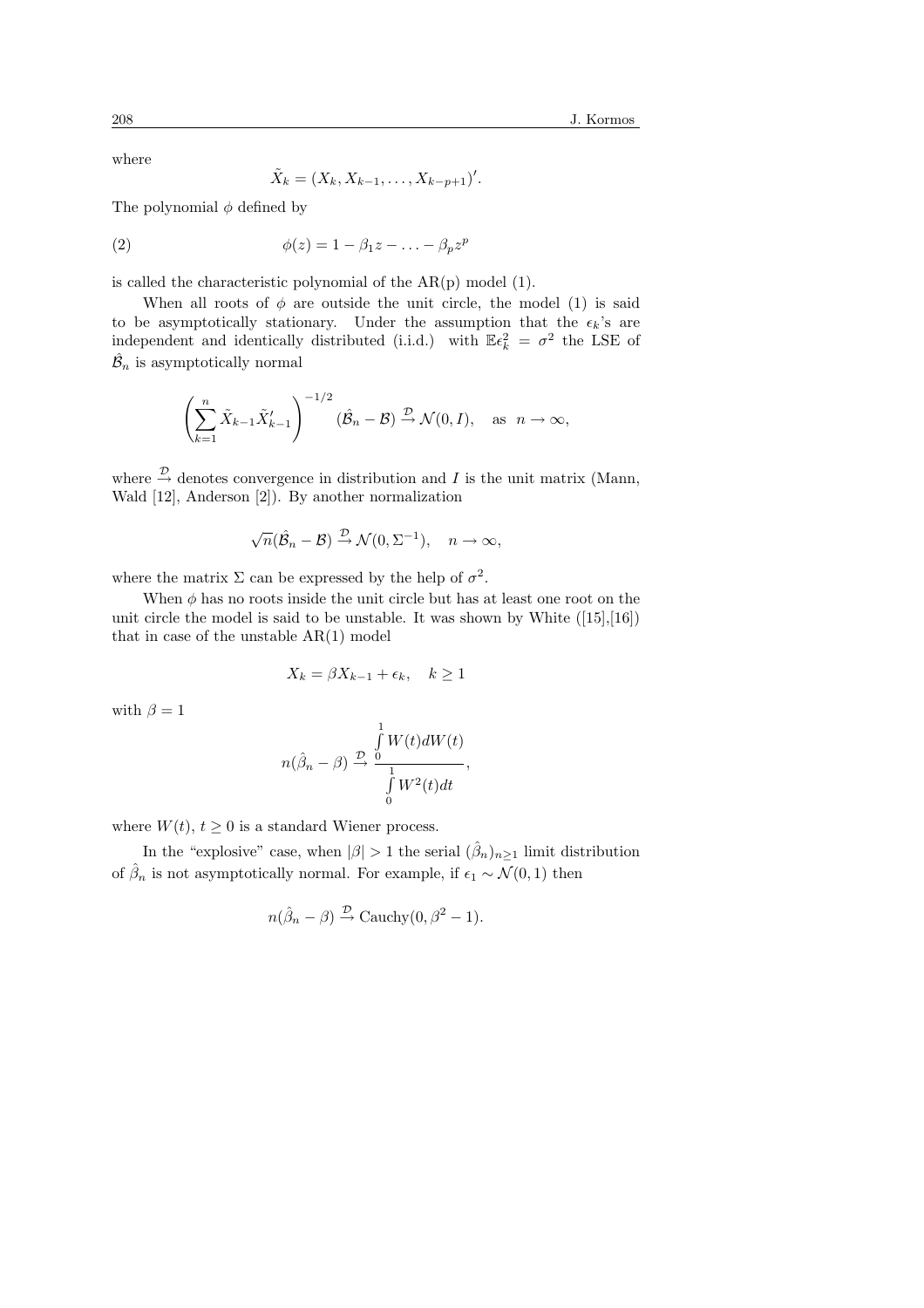## 1.2. Nearly unstable model

These results led to the study of the following so-called nearly nonstationary (better to call it nearly unstable) AR(1) model

$$
X_{n,k} = \beta_n X_{n,k-1} + \epsilon_{n,k}, \quad k = 1, 2, ..., n,
$$
  
 $X_{n,0} = 0,$ 

where  $\beta_n = 1 + \gamma/n$ . It can be shown that

$$
\left(\sum_{k=1}^{n} X_{n,k-1}^{2}\right)^{1/2}(\hat{\beta}_{n}-\beta_{n})\frac{\int\limits_{0}^{1} Y(t)dW(t)}{\left(\int\limits_{0}^{1} Y^{2}(t)dt\right)^{1/2}},
$$

where  $Y(t)$ ,  $t \in [0, 1]$  is an Ornstein-Uhlenbeck process defined as the solution of the stochastic differential equation

$$
dY(t) = \gamma Y(t)dt + dW(t), \quad Y(0) = 0.
$$

By another normalization

$$
n(\hat{\beta}_n-\beta_n)\stackrel{\mathcal{D}}{\rightarrow}\frac{\int\limits_0^1Y(t)dW(t)}{\int\limits_0^1Y^2(t)dt}.
$$

Meer, Pap and Zuijlen [13] considered the following nearly unstable  $AR(p)$ model

(3)  
\n
$$
X_{n,k} = \beta_{1,n} X_{n,k-1} + \ldots + \beta_{p,n} X_{n,k-p} + \epsilon_{n,k},
$$
\n
$$
k = 1, 2, \ldots, n,
$$
\n
$$
X_{n,0} = X_{n,-1} = \ldots = X_{n,-p} = 0,
$$

where the vector of parameters

$$
\mathcal{B}_n = (\beta_{1,n}, \ldots, \beta_{p,n})'
$$

is given by

$$
\mathcal{B}_n = \mathcal{B} + \sigma_n \mathbf{h_n},
$$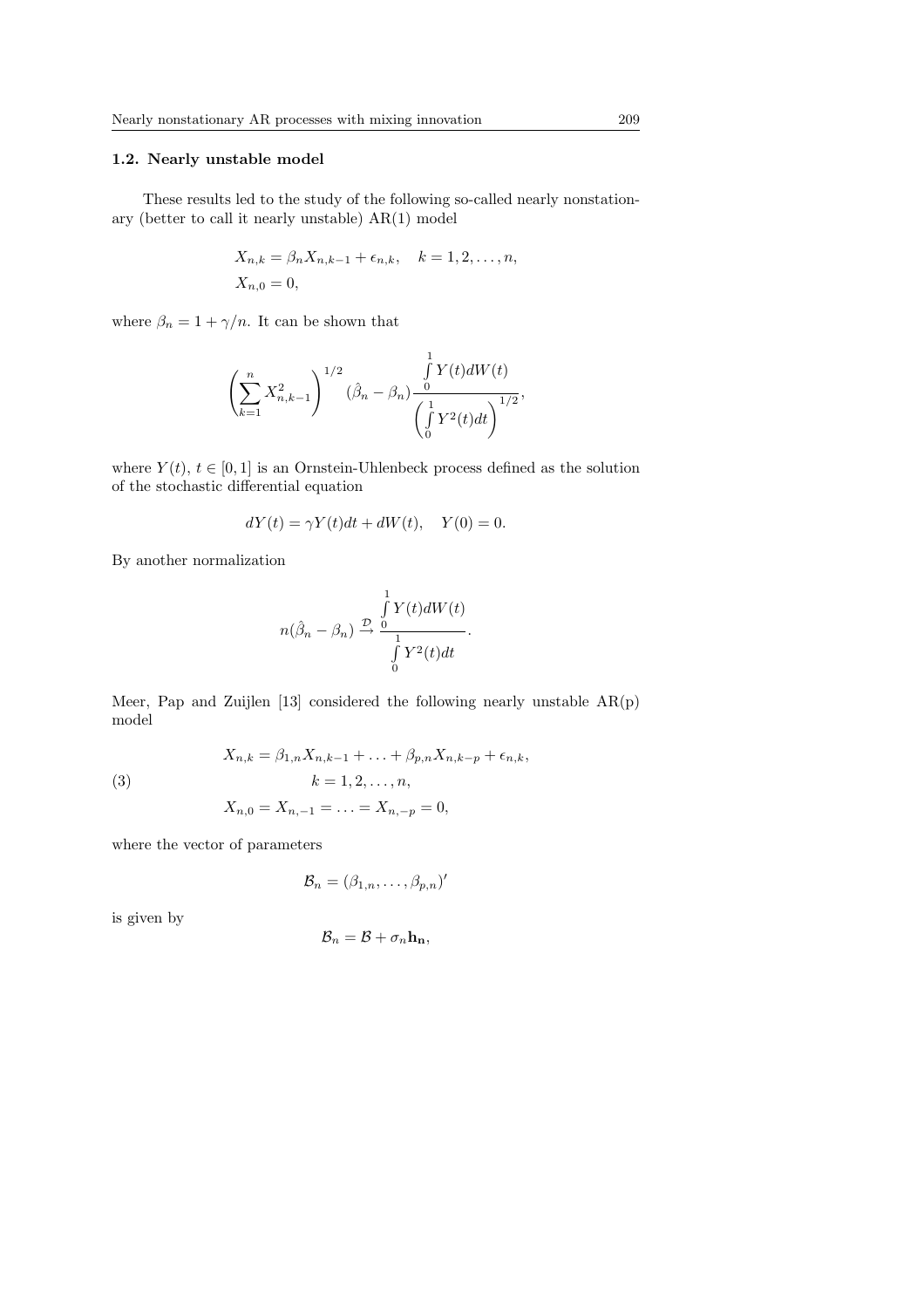where

$$
\mathcal{B}=(\beta_1,\ldots,\beta_p)'
$$

is a vector such that the polynomial

$$
\phi(z) = 1 - \beta_1 z - \ldots - \beta_p z^p
$$

corresponds to an unstable AR(p) model,  $\{\sigma_n\}$  are the normalizing matrices, and

$$
\mathbf{h}_{\mathbf{n}}=(h_{1,n},\ldots,h_{n,n})'
$$

is a sequence of vectors with  $h_n \to h$ . (Jeganathan [10] proved that the sequence  $\sigma_n^{-1}(\hat{\mathcal{B}}_n - \mathcal{B}_n)$  converges in law and gave a complicated representation for the limiting distribution in terms of multiple stochastic integrals with respect to the Wiener processes.)

For the sake of simplicity they supposed that  $\phi$  has all its roots on the unit circle. Then  $\phi$  can be written as

$$
\phi(z) = (1-z)^a (1+z)^b \prod_{j=1}^l ((1-e^{i\alpha_j}z)(1-e^{-i\alpha_j}z))^{m_j},
$$

where  $a, b, l, m_j, j = 1, \ldots, l$  are nonnegative integers,  $\alpha_j \in (0, \pi), j = 1 \ldots l$ . They suggested writing  $\phi$  in the form

$$
\phi(z) = \prod_{j=1}^{q} (1 - a_j z)^{r_j},
$$

where  $q = 2 + 2l$ ,  $a_j = e^{i\theta_j}$  and  $\theta_1, \ldots, \theta_q \in (-\pi, \pi]$  are all different. They supposed that in the nearly unstable  $AR(p)$  model the characteristic polynomial  $\phi_n$  can be written as

$$
\phi_n(z) = \prod_{j=1}^q \prod_{k=1}^{r_j} (1 - a_{j,k,n} z),
$$

where  $a_{j,k,n} = e^{h_{j,k,n}/n+i\theta_j}$ ,  $h_{j,k,n}$ ,  $j = 1, \ldots, r_j$ ,  $n \ge 1$  are complex numbers such that  $h_{j,k,n} \to h_{j,k}$  as  $n \to \infty$ .

It is clear that

$$
\phi_n(z) \to \phi(z) = \prod_{j=1}^q (1 - a_j z)^{r_j},
$$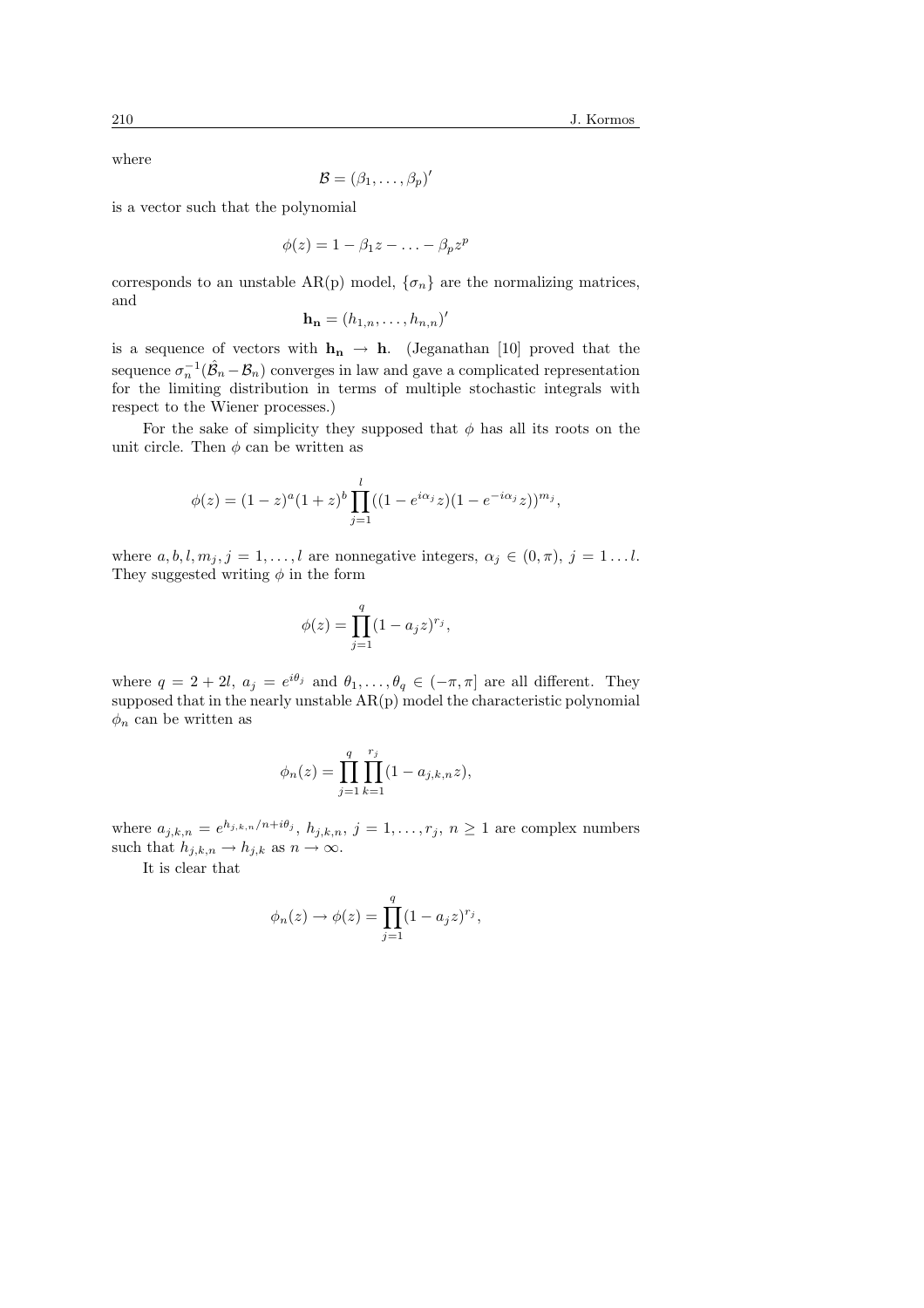where  $a_j = e^{i\theta_j}$ ,  $j = 1, ..., q$ . Obviously  $p = \sum^{q}$  $\sum_{j=1}^{\infty} r_j$ .

They supposed that the system  $\epsilon_{n,k}$  in (3),  $k = 1, \ldots, n, n \ge 1$  is a triangular array of real squares integrable martingale differences with respect to the filtrations  $(\mathcal{F}_{nk})_{k=0,1,\ldots,n;n>1}$  such that for all  $t \in [0,1]$ 

$$
\frac{1}{nt} \sum_{k=1}^{[nt]} \mathbb{E}(\epsilon_{nk}^2 | \mathcal{F}_{n,k-1}) \xrightarrow{\mathbb{P}} 1,
$$

 $(4)$  and

$$
\forall \alpha > 0 \quad \frac{1}{n} \sum_{k=1}^{[nt]} \mathbb{E}(\epsilon_{nk}^2 \chi_{\{|\epsilon_{nk}| > \alpha\sqrt{n}\}} | \mathcal{F}_{n,k-1}) \stackrel{\mathbb{P}}{\rightarrow} 0
$$

as  $n \to \infty$ .

As the main result they described the asymptotic behaviour of the leastsquares estimator of the coefficients. A convergence result was presented for the general complex-valued case. The limit distribution was given by the help of some continuous time AR processes.

They clarified the relationship between general complex-valued discrete and continuous time  $AR(p)$  models. As a consequence they were able to understand and to simplify the complicated expressions of Jeganathan [10] for the limit distribution of the LSE's in real-valued discrete settings. One of the advantages of their approach of studying complex-valued models is that they could avoid complicated formulas with sines and cosines. They showed how to use their results for real-valued  $AR(p)$  models.

In that case the limit distribution can be identified with the maximum likelihood estimator of the coefficients of the corresponding continuous time AR processes.

#### 1.3. Examples

Now for illustration of the above mentioned results we give some examples. We shall study real-valued  $AR(2)$  models near to unstable model given by

(5) 
$$
X_{n,k} = \beta_{1,n} X_{n,k-1} + \beta_{2,n} X_{n,k-2} + \epsilon_{n,k}, \quad k = 1, 2, ..., n,
$$

$$
X_{n,0} = X_{n,-1} = 0,
$$

where  $\{\epsilon_{n,k}\}\$ is an array of real random variables satisfying the condition (4) and  $\beta_{1,n}, \beta_{2,n}$  are real numbers.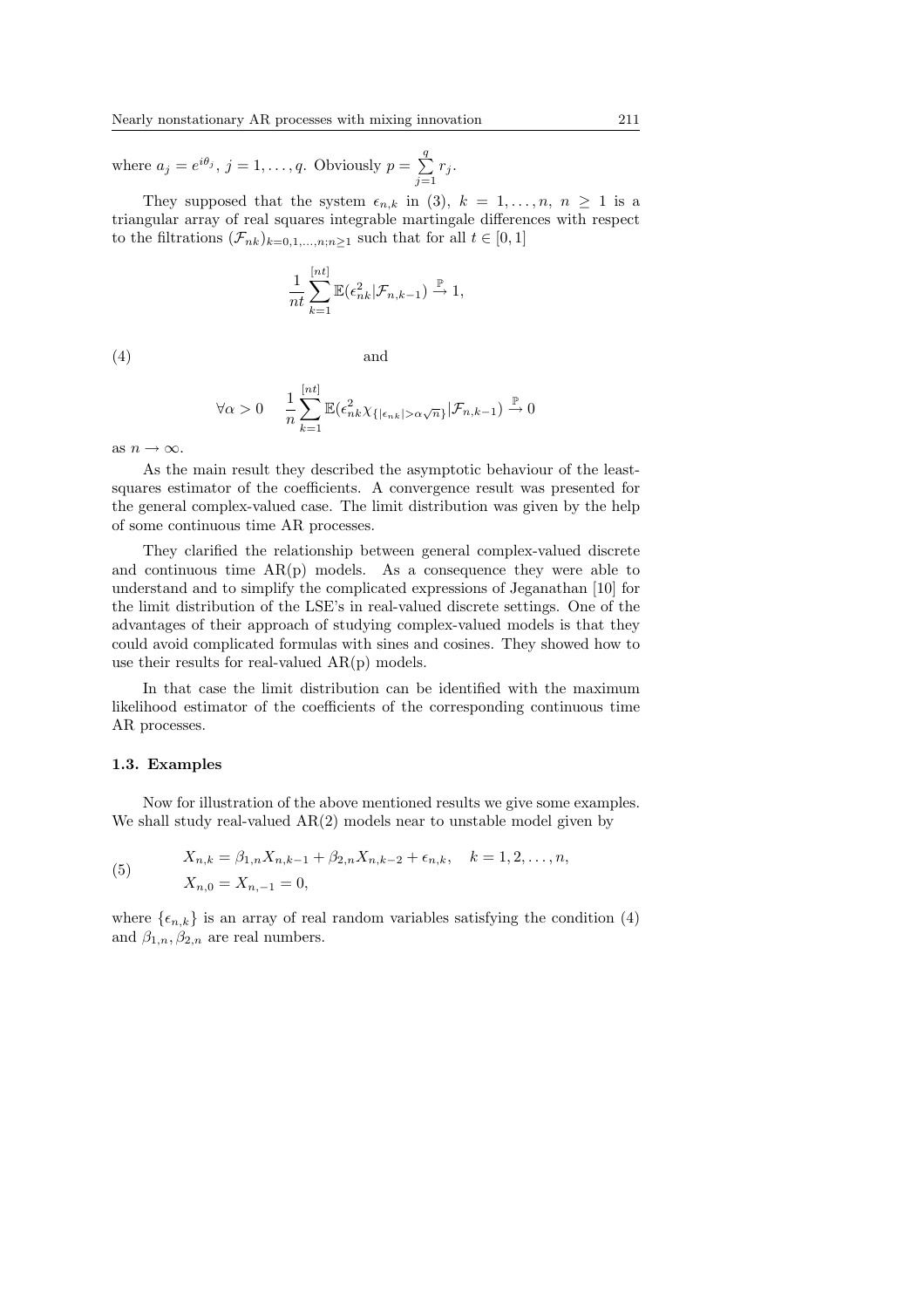Example 1. First consider the case when the limit unstable model has complex roots, i.e. its characteristic polynomial is

$$
\phi(z) = (1 - e^{i\theta} z)(1 - e^{-i\theta} z) = 1 - 2z \cos \theta + z^2.
$$

Then we have  $\beta_1 = 2 \cos \theta$  and  $\beta_2 = -1$ . The characteristic polynomial of (5)

$$
\phi(z) = (1 - e^{h_n/n + i\theta}z)(1 - e^{\overline{h}_n/n - i\theta}z),
$$

where  $h_n \in \mathbb{C}$  such that  $h_n \to h$ , as  $n \to \infty$  and  $\theta \in (0, \pi)$ .

As a consequence of the main theorems in [13] we conclude

$$
n(\hat{\mathcal{B}}_n - \mathcal{B}) = \begin{pmatrix} n(\hat{\beta}_{1,n} - \beta_1) \\ n(\hat{\beta}_{2,n} - \beta_2) \end{pmatrix} \stackrel{\mathcal{D}}{\rightarrow} \begin{pmatrix} 2(\Re(\hat{c})\cos\theta - \Im(\hat{c})\sin\theta) \\ -2\Re(\hat{c}) \end{pmatrix},
$$

where

$$
\hat{c} = \frac{\int\limits_{0}^{1} \overline{Y(t)} dY(t)}{\int\limits_{0}^{1} |Y(t)|^2 dt},
$$

and  $Y(t)$ ,  $t \in [0, 1]$  is the continuous time complex-valued AR(1) process given by

$$
dY(t) = hY(t)dt + dW(t), \quad Y(0) = 0,
$$

where  $W(t)$ ,  $t \in [0, 1]$  is a standard complex-values Wiener process.

The preceding convergence statement can be reformulated as

$$
n(\hat{\mathcal{B}}_n - \mathcal{B}_n) = {n(\hat{\beta}_{1,n} - \beta_{1,n}) \choose n(\hat{\beta}_{2,n} - \beta_{2,n})} \supseteq \frac{2}{s_Y^2} {r_{YW}^+ \cos \theta - r_{YW}^- \sin \theta \choose -r_{YW}^+}
$$

where

$$
s_Y^2 = \int_0^1 (Y_1^2(t) + Y_2^2(t))dt,
$$
  
\n
$$
r_{YW}^+ = \int_0^1 (Y_1(t)dW_1(t) + Y_2(t)dW_2(t)),
$$
  
\n
$$
r_{YW}^- = \int_0^1 (Y_1(t)dW_2(t) - Y_2(t)dW_1(t)),
$$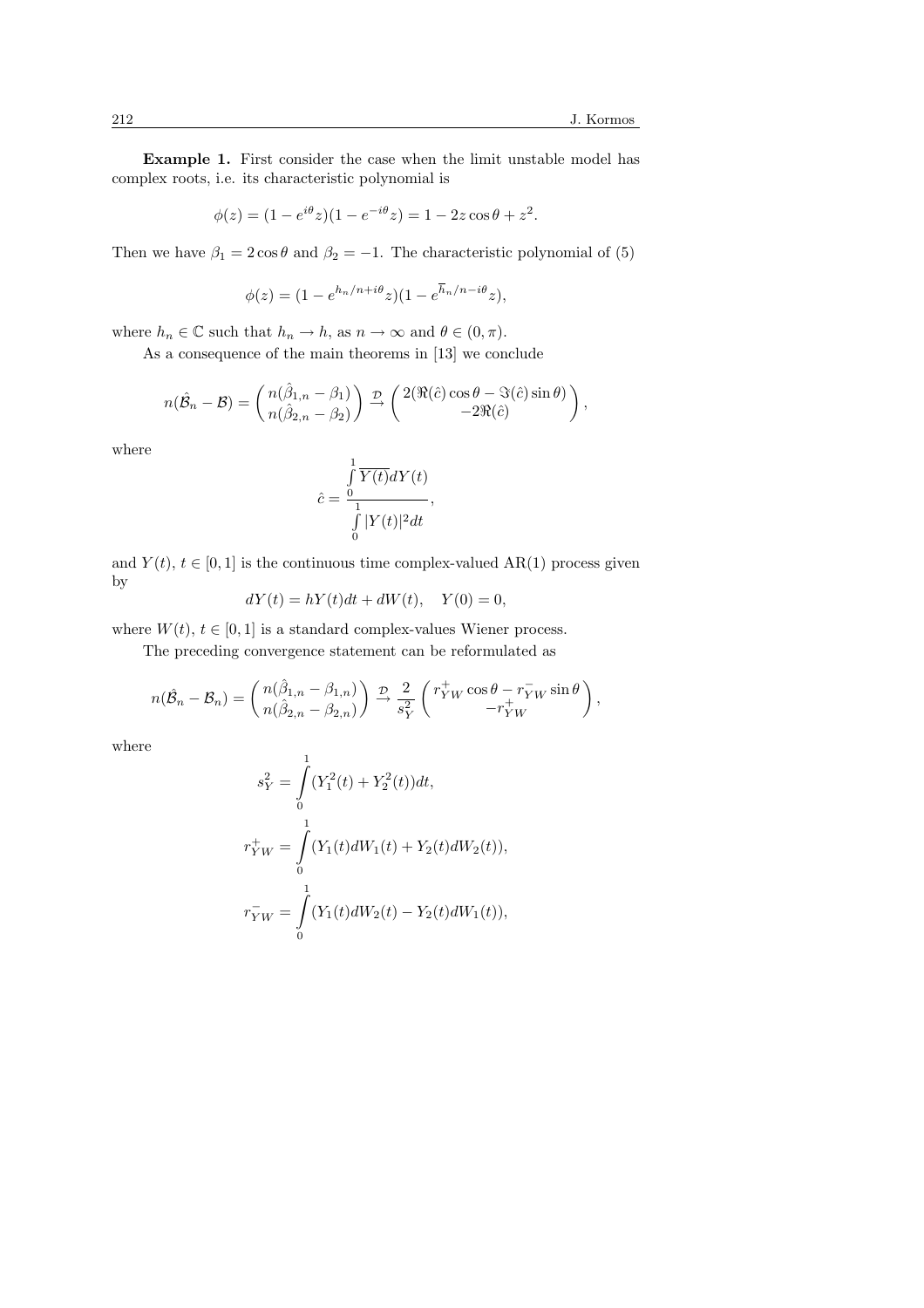$W_1(t)$  and  $W_2(t)$ ,  $t \in [0,1]$  are independent real-valued standard Wiener processes, and the process  $(Y_1(t), Y_2(t))$ ,  $t \in [0, 1]$  is given by

$$
\begin{pmatrix} dY_1(t) \\ dY_2(t) \end{pmatrix} = \begin{pmatrix} \lambda & -\omega \\ \omega & \lambda \end{pmatrix} \begin{pmatrix} Y_1(t)dt \\ Y_2(t)dt \end{pmatrix} + \begin{pmatrix} dW_1(t) \\ dW_2(t) \end{pmatrix}
$$

with initial values  $Y_1(0) = Y_2(0) = 0$  where  $\lambda = \Re(h)$  and  $\omega = \Im(h)$ .

We remark that Chan and Wei [3] proved convergence of  $n(\hat{\beta}_{2,n} + 1)$  in the stable case, i.e. when  $h_n \equiv 0$ .

Example 2. Now consider the case when the limit unstable model has double roots equal to 1, i.e. its characteristic polynomial is

$$
\phi(z) = (1 - z)^2 = 1 - 2z + z^2,
$$

and we have  $\beta_1 = 2$  and  $\beta_2 = -1$ . The characteristic polynomial of the model (5) has the form

$$
\phi_n(z) = (1 - e^{h_{1,n}/n}z)(1 - e^{h_{2,n}/n}z),
$$

where  $h_{k,n} \in \mathbb{C}$  such that  $h_{k,n} \to h_k$ , as  $n \to \infty$ , for  $k = 1, 2$ , and the polynomial  $\phi_n$  has real coefficients. This implies that  $h_{1,n}$  and  $h_{2,n}$  are real numbers or conjugated complex numbers. The same is valid for  $h_1$  and  $h_2$ .

One can get

$$
\begin{pmatrix} 0 & -n \\ n^2 & n^2 \end{pmatrix} \begin{pmatrix} \hat{\beta}_{1,n} - \beta_1 \\ \hat{\beta}_{2,n} - \beta_2 \end{pmatrix} = \begin{pmatrix} \hat{c}_{1,n} \\ \hat{c}_{2,n} \end{pmatrix} \stackrel{\mathcal{D}}{\rightarrow} \begin{pmatrix} \hat{c}_1 \\ \hat{c}_2 \end{pmatrix},
$$

where

$$
\begin{pmatrix}\n\hat{c}_1 \\
\hat{c}_2\n\end{pmatrix} = S^{-1} \begin{pmatrix}\n\int_0^1 \dot{Y}(t) d\dot{Y}(t) \\
\int_0^1 Y(t) d\dot{Y}(t)\n\end{pmatrix},
$$
\n
$$
S = \begin{pmatrix}\n\int_0^1 (\dot{Y}(t))^2 dt & \int_0^1 \dot{Y}(t) Y(t) dt \\
\int_0^1 Y(t) \dot{Y}(t) dt & \int_0^1 (Y(t))^2 dt\n\end{pmatrix},
$$

and  $Y(t)$ ,  $t \in [0, 1]$  is the continuous time real-valued AR(2) process

$$
d\dot{Y}(t) = ((h_1 + h_2)\dot{Y}(t) - h_1h_2Y(t))dt + dW(t),
$$
  
\n
$$
dY(t) = \dot{Y}(t)dt,
$$
  
\n
$$
Y(0) = \dot{Y}(0) = 0,
$$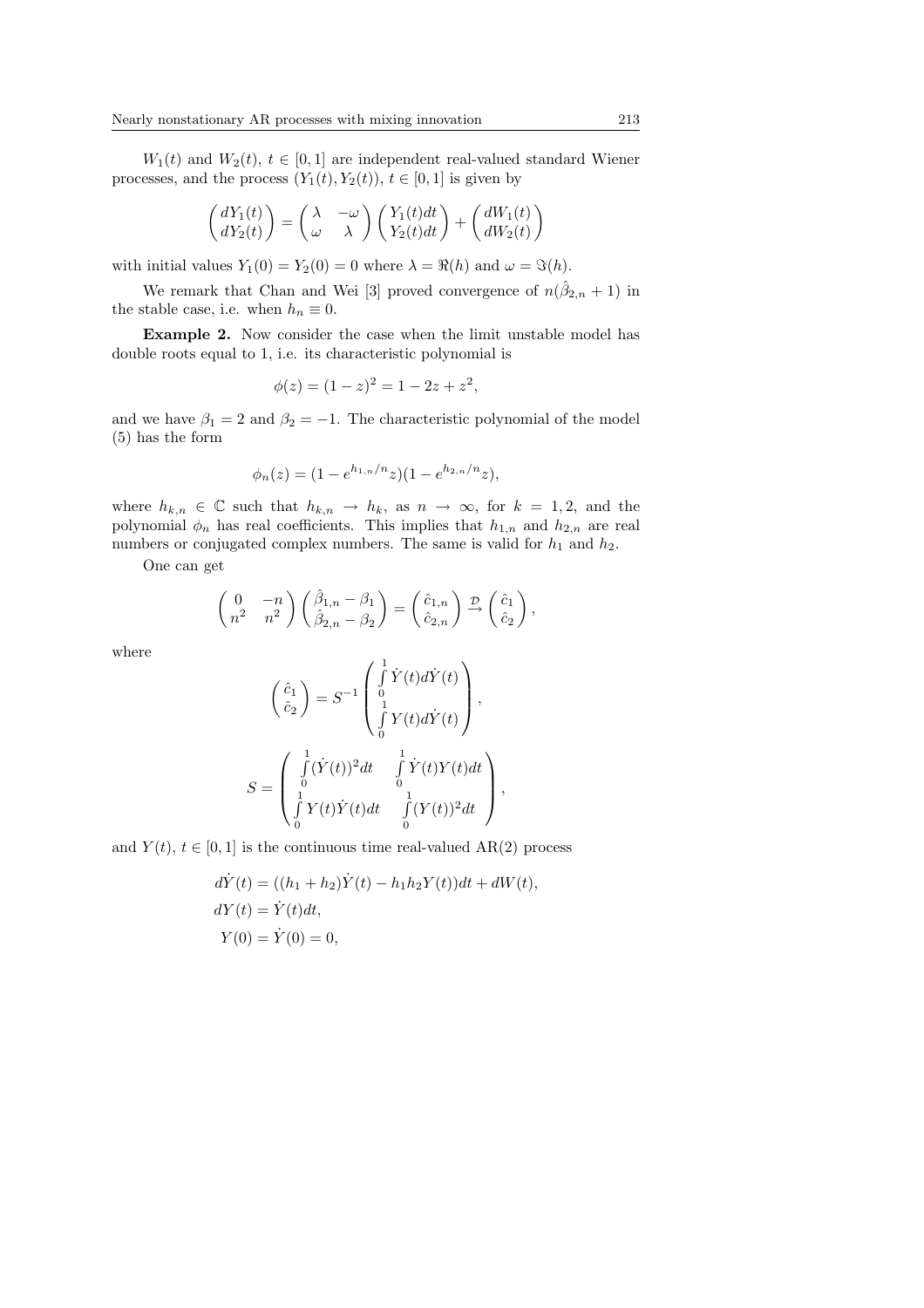where  $W(t)$ ,  $t \in [0,1]$  is a standard real-valued Wiener process. Moreover  $\hat{c}_1, \hat{c}_2$  can be interpreted as the MLE of  $c_1 = h_1 + h_2$  and  $c_2 = -h_1h_2$ . By Ito's formula we can also derive

$$
\begin{pmatrix} 0 & -n \\ n^2 & n^2 \end{pmatrix} \begin{pmatrix} \hat\beta_{1,n} - \beta_{1,n} \\ \hat\beta_{2,n} - \beta_{2,n} \end{pmatrix} \xrightarrow{\mathcal{D}} S^{-1} \begin{pmatrix} \int_0^1 \dot{Y}(t) dW(t) \\ 0 \\ \int_0^1 Y(t) dW(t) \end{pmatrix}.
$$

Comparing the complex-valued  $AR(2)$  models with real-valued  $AR(2)$ models we observe that convergence of LSE's in the real-valued models can be derived from the complex-valued case by taking into account the extra requirement that the coefficients should be real numbers. However, the formulations in the context of complex-valued models are remarkably simpler.

As we have seen, a multiple root in the model implies a higher order autoregressive component in the corresponding continuous time model. Different but not conjugated roots imply components driven by independent Wiener processes in the continuous time model. In case the roots are conjugated pairs, then the components are driven by conjugated complex-valued Wiener processes. A real root is connected to a real-valued Wiener process, and a complex root is connected to a complex-valued Wiener process, even if the model has real coefficients!

We finally note, that convergence of LSE's in models with complex-valued disturbances  $\{\epsilon_{n,k}\}\$ can be handled similarly (see the AR(1) case in Kormos, van der Meer, Pap and van Zuijlen [11]).

## 2. The problem, preliminary

Let us consider the p-order autoregressive process

$$
(1') \qquad \qquad X_k + \beta_1 X_{k-1} + \ldots + \beta_p X_{k-p} = \epsilon_k
$$

and instead of (2) characteristic polynomial we deal with  $\Phi(Z) = Z^p + \beta_1 Z^{p-1} +$  $+ \ldots + \beta_p$ . Let us suppose that one of the zeros of the characteristic polynomial is on the unit circle, and the absolute value of the others is less than one, i.e.

(6) 
$$
1 \ge |Z_1| > |Z_2| \ge \ldots \ge |Z_p|.
$$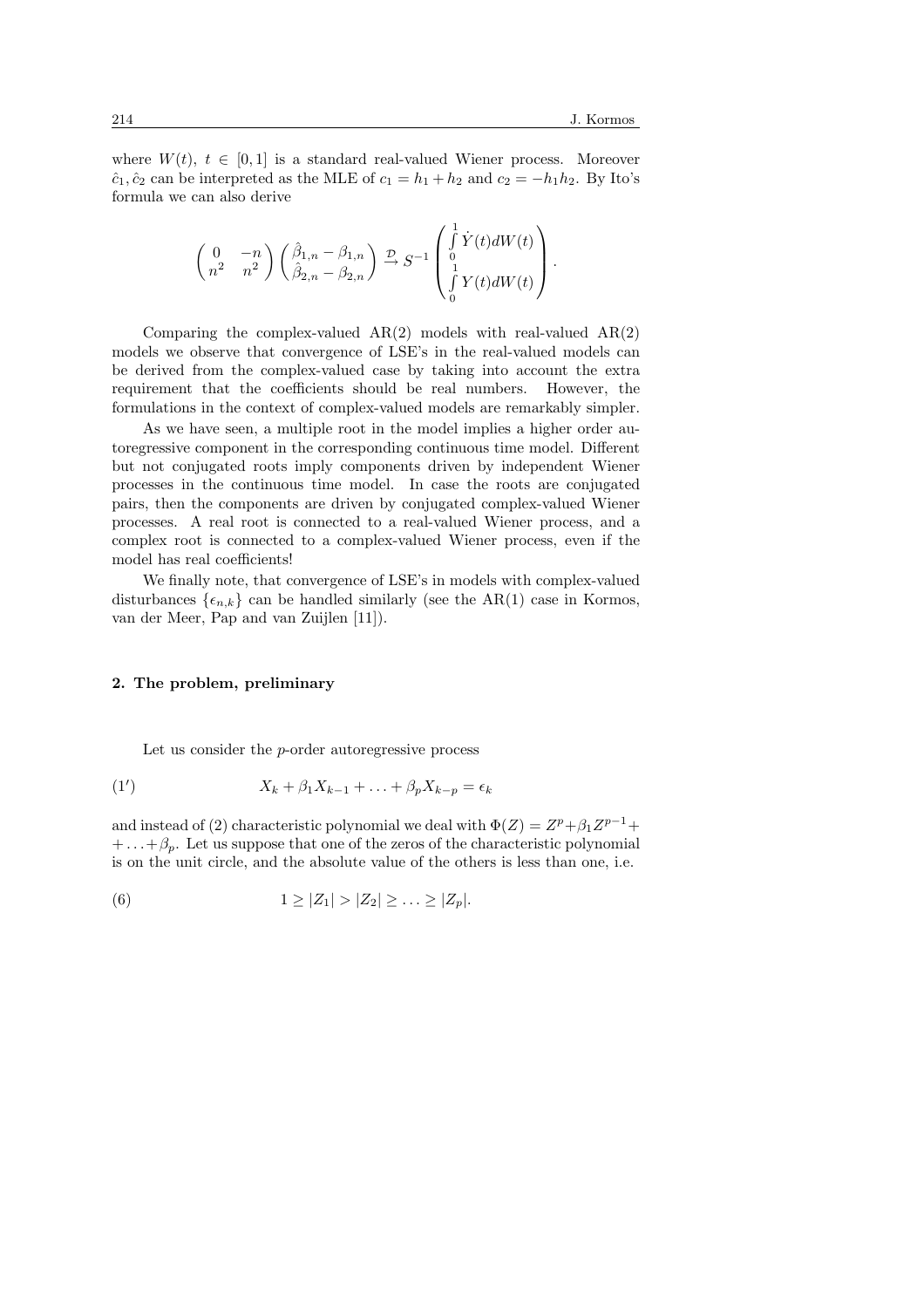The sharp inequality between  $|Z_1|$  and  $|Z_2|$  means that  $Z_1$  is a real zero (the complex conjugate does not appear). Using the  $B$  backshift operator we can write (1') in the following form of

$$
A_p(B)X_k = \epsilon_k,
$$

where

$$
A_p(B) = (1 - Z_1B)(1 - Z_2B) \dots (1 - Z_pB);
$$

where  $p$  is the degree of the operator-polynomial.

From this it follows that

$$
(1 - Z_1B)X_k = (1 - Z_pB)^{-1} \dots (1 - Z_2B)^{-1} \epsilon_k.
$$

Denoting the expression on the right hand side of the equation by  $Y_k$  we can get

$$
A_{p-1}(B)Y_k = \epsilon_k,
$$

which is a stochastic difference equation defining a  $(p-1)$ -order autoregressive process, where (of course)  $A_{p-1}(B) = (1 - Z_2B) \dots (1 - Z_pB)$ . It results that the last two equations can be written with coefficients in the form of

$$
(7) \t\t X_k - \rho X_{k-1} = Y_k,
$$

(8) 
$$
Y_k + c_1 Y_{k-1} + \ldots + c_{p-1} Y_{k-p+1} = \epsilon_k,
$$

which is an equivalent form of the equation  $(1')$  taking into consideration that

(9) 
$$
\beta_1 = -\rho + c_1, \n\beta_i = -c_{i-1}\rho + c_i, \quad i = 2, ..., (p-1), \n\beta_p = -c_{p-1}\rho.
$$

We can interpret the above also in the following way: The examination of the stationarity properties of the  $(1')$  AR(p) process is traced back to the behaviour of such AR(1) process, where the innovation process  $Y_k$  is an AR(p--1) stationary process. (We have implicitly used the fact that the stationarity of an autoregressive process could be determined by the zeros of its characteristic polynomial with maximum absolute values.)

A stationary (in strong sense) process  $(X_t)$  satisfies the strong mixing condition, if

$$
\sup_{A,B} |P(AB) - P(A)P(B)| = \alpha(k) \to 0,
$$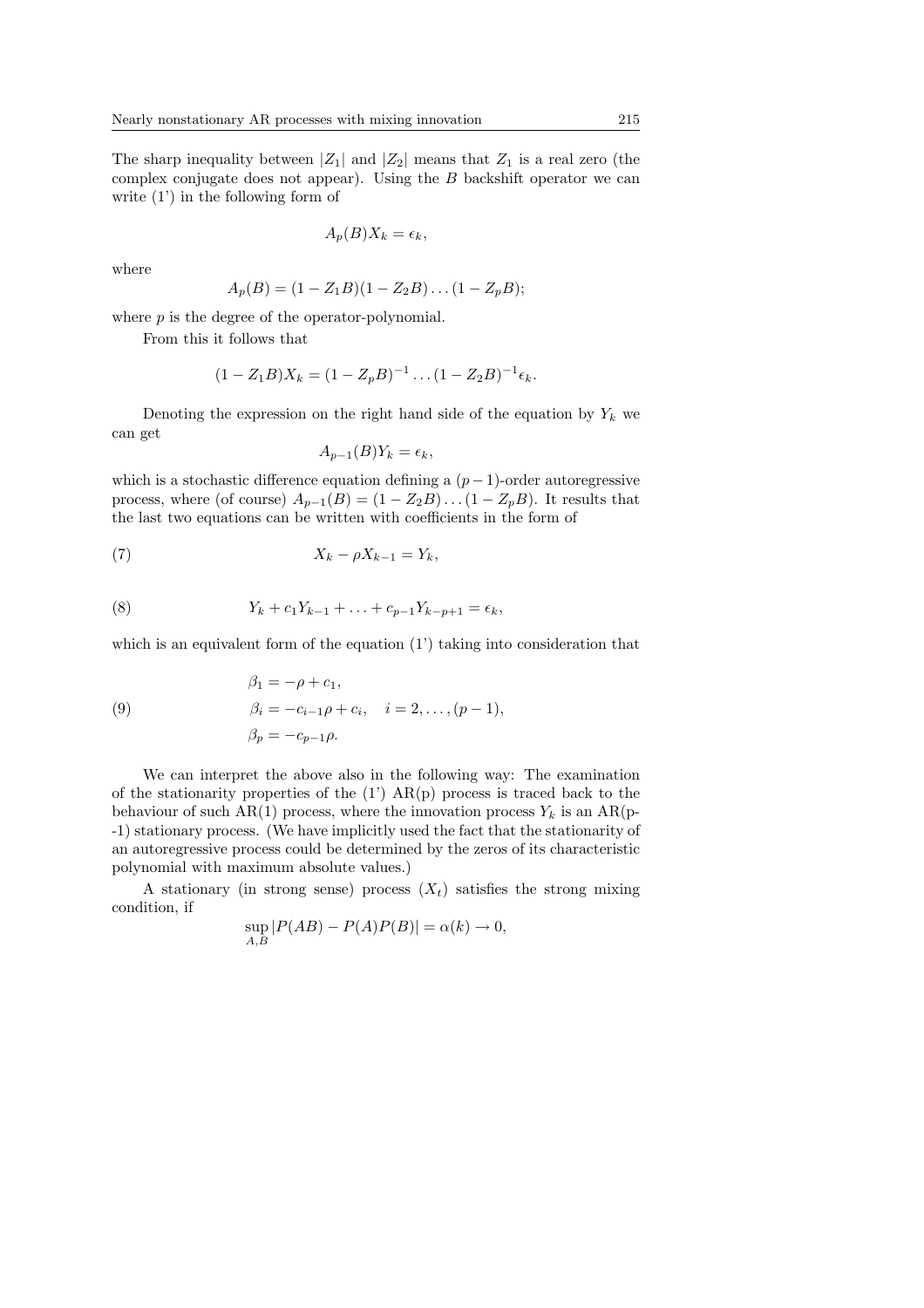when  $k \to \infty$ , where

$$
A \in F_{(-\infty,0]}^X, \quad B \in F_{(k,\infty]}^X.
$$

Regarding the equations  $(7)-(8)$ , let us examine now, when is a stationary finite-order autoregressive model strong mixing. The complexitiy of the problem is underlined by the fact that C.S. Withers [17] created an example for stationary first-order processes, that are not strong mixing.

Let  $Y = (Y_k)$  be q-order stationary autoregressive process, with zero mean, that is let the following equation be fulfilled

(10) 
$$
Y_k + c_1 Y_{k-1} + \ldots + c_q Y_{k-q} = \epsilon_k.
$$

The stationarity condition results that for the zeros of the characteristic polynomial it is true that

$$
|Z_i| < 1, \qquad i = 1, \ldots, q,
$$

and the moving average representation of the process  $(Y_k)$ 

(11) 
$$
Y_k = \sum_{i=0}^{\infty} g_i \epsilon_{k-i}
$$

does exist.

Let

$$
\underline{b}' = (b_l, \dots, b_{l+m-1}); \qquad \underline{\gamma}' = (\gamma_l, \dots, \gamma_{l+m-1});
$$
  

$$
\underline{\alpha}'_n = (\alpha_{nl}, \dots, \alpha_{n(l+m-1)}); \qquad \underline{\beta}'_n = (\beta_{nl}, \dots, \beta_{n(l+m-1)})
$$

be m-dimensional vectors with scalar elements.

Let  $V_t$  from the (11) be defined by

$$
V_t = \sum_{i=0}^{t-1} g_i \epsilon_{t-i}, \qquad t = l, \dots, l+m-1,
$$

and compose the vector  $\underline{V}' = (V_1, \ldots, V_{l+m-1})$ . Let us define the open interval  $D_n$  in the form of

$$
D_n = \{ \underline{b} \mid \alpha_{nt} < b_t < \beta_{nt} \}
$$

and let

$$
D=\bigcup_{n=1}^s D_n.
$$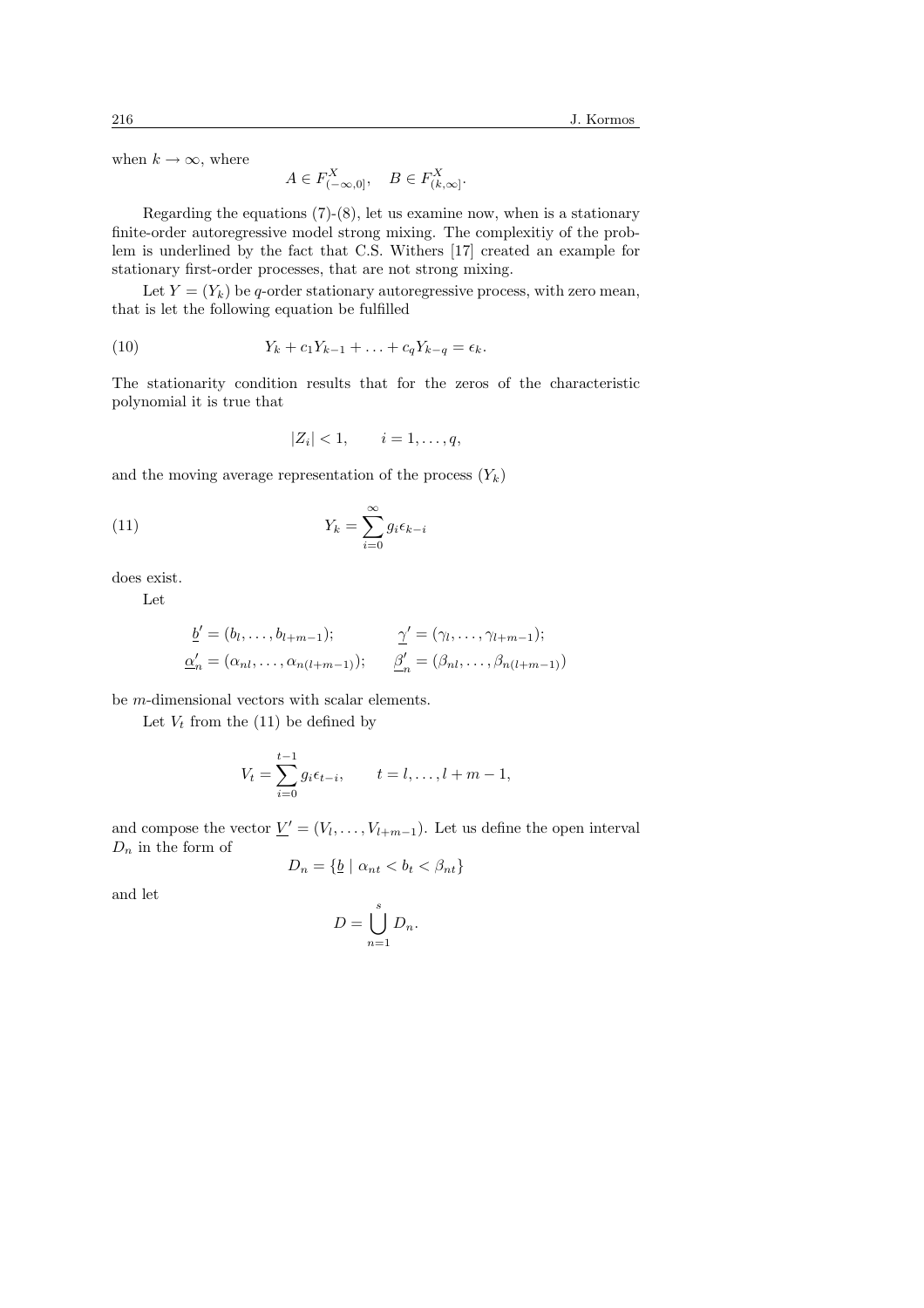Let us consider the following conditions for  $(\epsilon_l), (l \in \mathbb{Z})$ :

- the random variables  $\epsilon_l$  are independent,
- for some  $\delta > 0$

$$
\max_{l} E|\epsilon_l|^\delta < \infty,
$$

– if  $\Phi_l$  denotes the characteristic function of  $\epsilon_k$  then

(12) 
$$
\max_{l} \int_{-\infty}^{\infty} |\Phi_l(t)| dt < \infty,
$$

$$
\sup_{m,s,l}\sup_{\underline{\alpha},\underline{\beta},\underline{\gamma}}\max_t \bigg|\frac{\partial}{\partial \gamma_t}P(\underline{V}+\underline{\gamma}\in D)\bigg|<\infty,
$$

where  $m \in \mathbb{N}, s \in \mathbb{N}, l \in \mathbb{Z}$ .

After all this the following lemma can be formulated.

**Lemma.** Let the process  $Y = (Y_k)$  be the (10) q-order stationary autoregressive process. Let the conditions (12) be satisfied for the innovation process  $\epsilon_k$ . Then the process  $(Y_k)$  is strong mixing and for the coefficients  $\alpha(l)$ 

$$
\alpha(l) = \mathcal{O}(Z_0^{\lambda l}),
$$

where

$$
\lambda = \frac{\delta}{1+\delta}
$$

and

$$
\max_j |Z_j| < Z_0 < 1.
$$

The detailed proof of the lemma can be found in the papers of K.C. Chanda [4], V.V. Gorodetskij [6] and C.S. Withers [17]. These authors found the solution of the general but not trivial problem, when a linear process shows strong mixing characteristics. The main topic of the present paper and the limited space do not allow us to treat these questions in due depth.

Corollary. It follows from the lemma that

$$
\sum_{l=1}^{\infty} \alpha(l)^{1-2/\beta} < \infty,
$$

where  $\beta > 2$ .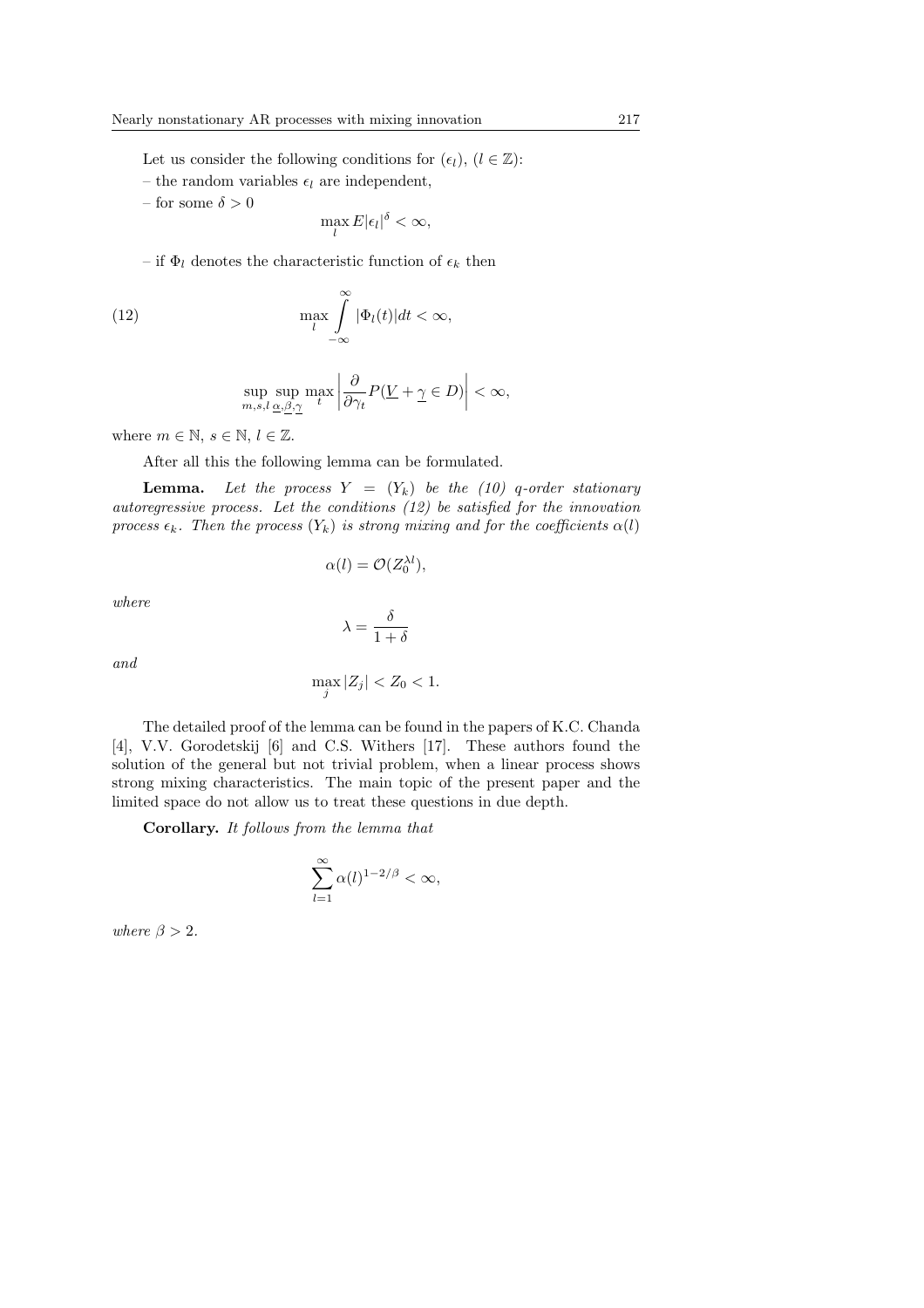**Note.** Concerning the behaviour of coefficients  $\alpha(m)$  the following relations are known. Denote the maximal correlation between the past and the future of  $(Y_k)$  by  $r^*(m)$ , i.e. let

$$
r^*(m) = \sup_{\xi,\eta} E\xi\eta,
$$

where  $\xi$  is any  $F^y_{(-\infty,0]}$  measureable random variable, and  $\eta$  is a  $F^y_{[r]}$  $[m,\infty)$ measureable random variable. The condition  $r^*(m) \to 0$   $(m \to \infty)$  is the condition of the asymptotic independence between the past and the future of the process.

The followings are true for the  $r^*(m)$  sequence

$$
r^*(m) \ge 4\alpha(m), \quad m = 1, 2, \dots
$$

If  $(Y_k)$  is a Gaussian process, then  $r^*(m)$  and  $\alpha(m)$  are asymptotically equivalent, more precisely

$$
4\alpha(m) \le r^*(m) \le 2\pi\alpha(m)
$$

(see I.A. Ibragimov - Yu.V. Linnik [9] and P. Hall - C.C. Heyde [7]).

#### 3. Results, proofs

Then we can form our statement concerning  $AR(p)$  processes from which a real zero could be separated.

**Theorem.** Let  $X = (X_k)$  be a p-order autoregressive process defined by the stochastic difference equation (1') and let  $X_k = 0, k \leq 0$ . The innovation process  $(\epsilon_k)$  satisfies the conditions (12), and the zeros of the characteristic polynomial satisfy the condition  $(6)$ . Let us perform the transformations  $(7)$ -(9) and denote by

$$
\hat{\rho} = \frac{\sum_{k=1}^{n} X_k X_{k-1}}{\sum_{k=1}^{n} X_{k-1}^2}
$$

the least squares estimator of the unknown  $\rho$  parameter in the first-order autoregressive process according to (7)

$$
X_k = \rho X_{k-1} + Y_k
$$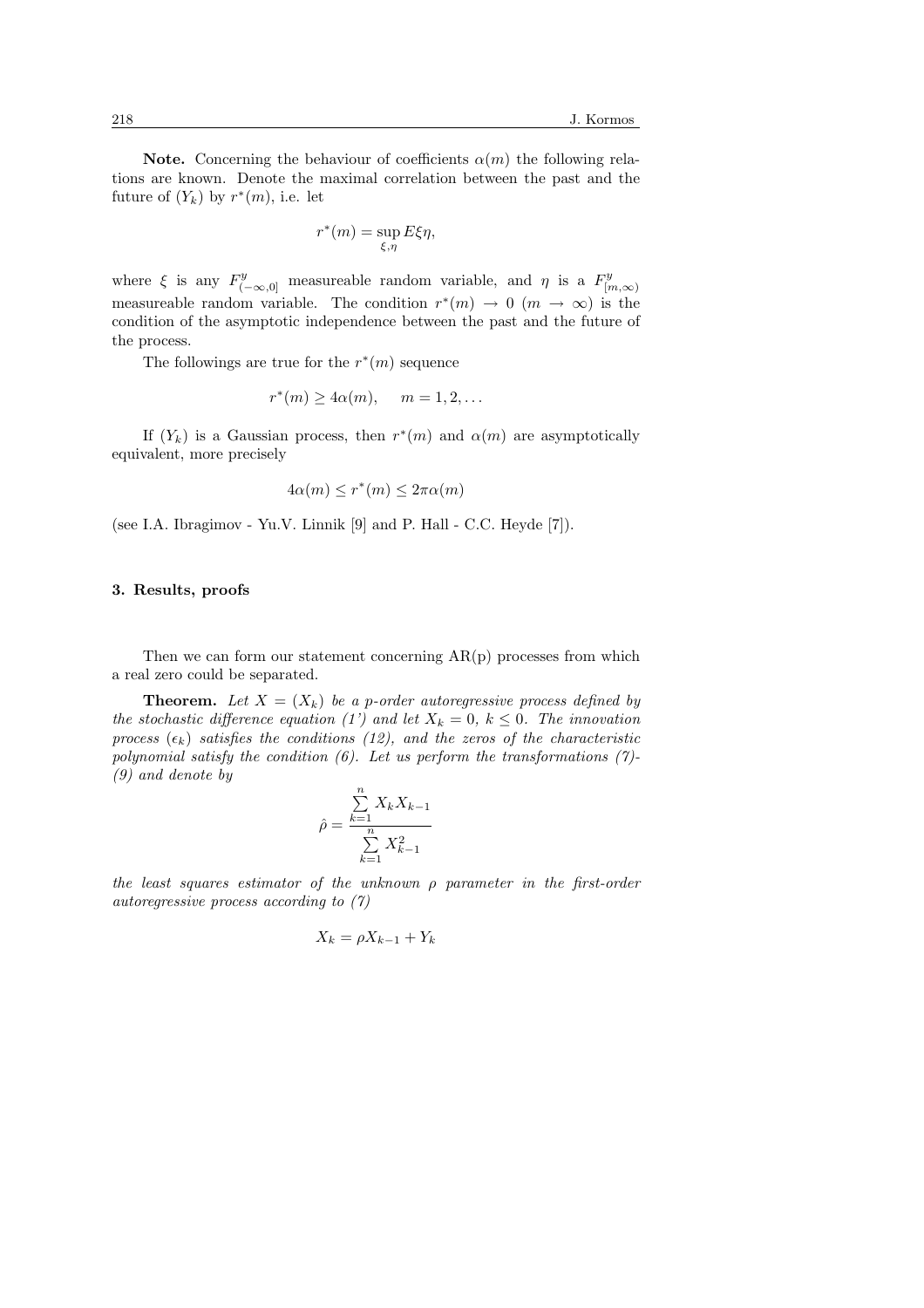and let

$$
\sup_k E|Y_k|^{\beta} < \infty
$$

be fulfilled for some  $\beta > 2$ . Then, if  $\rho = 1$ ,

(13) 
$$
n(\hat{\rho}-1) \underset{n \to \infty}{\overset{D}{\to}} \frac{1}{2} \left( W^2(1) - \frac{\sigma_y^2}{\sigma^2} \right) / \int_0^1 W^2(s) ds,
$$

and if  $\rho = \rho_n = e^{-\lambda/n}$ , then

(14) 
$$
n(\hat{\rho} - \rho) \underset{n \to \infty}{\overset{D}{\longrightarrow}} \frac{\int_{0}^{1} X(s) dW(s) + \frac{1}{2} \left(1 - \frac{\sigma_y^2}{\sigma^2}\right)}{\int_{0}^{1} X^2(s) ds},
$$

where

(15) 
$$
\sigma_y^2 = \lim_{n \to \infty} \frac{1}{n} \sum_{k=1}^n E(Y_k^2),
$$

$$
\sigma^{2} = \lim_{n \to \infty} E\left(\frac{1}{2}\left(\sum_{k=1}^{n} Y_{k}\right)^{2}\right),
$$

and the process  $(X(s))$  is defined by the following equation

(16) 
$$
X(s) = W(s) - \lambda \int_{0}^{s} e^{-(s-r)\lambda} W(r) dr,
$$

where  $W(s)$  is the standard Wiener process.

Proof. The technique of the proof is standard, it is not different from the methods used in similar problems (Donsker-Prohorov invariance principle, application of the continuous mapping theorem), we will only show the most important steps.

Notice that

(17) 
$$
n(\hat{\rho} - \rho) = \frac{\frac{1}{n} \sum_{k=1}^{n} X_{k-1} Y_k}{\frac{1}{n^2} \sum_{k=1}^{n} X_{k-1}^2},
$$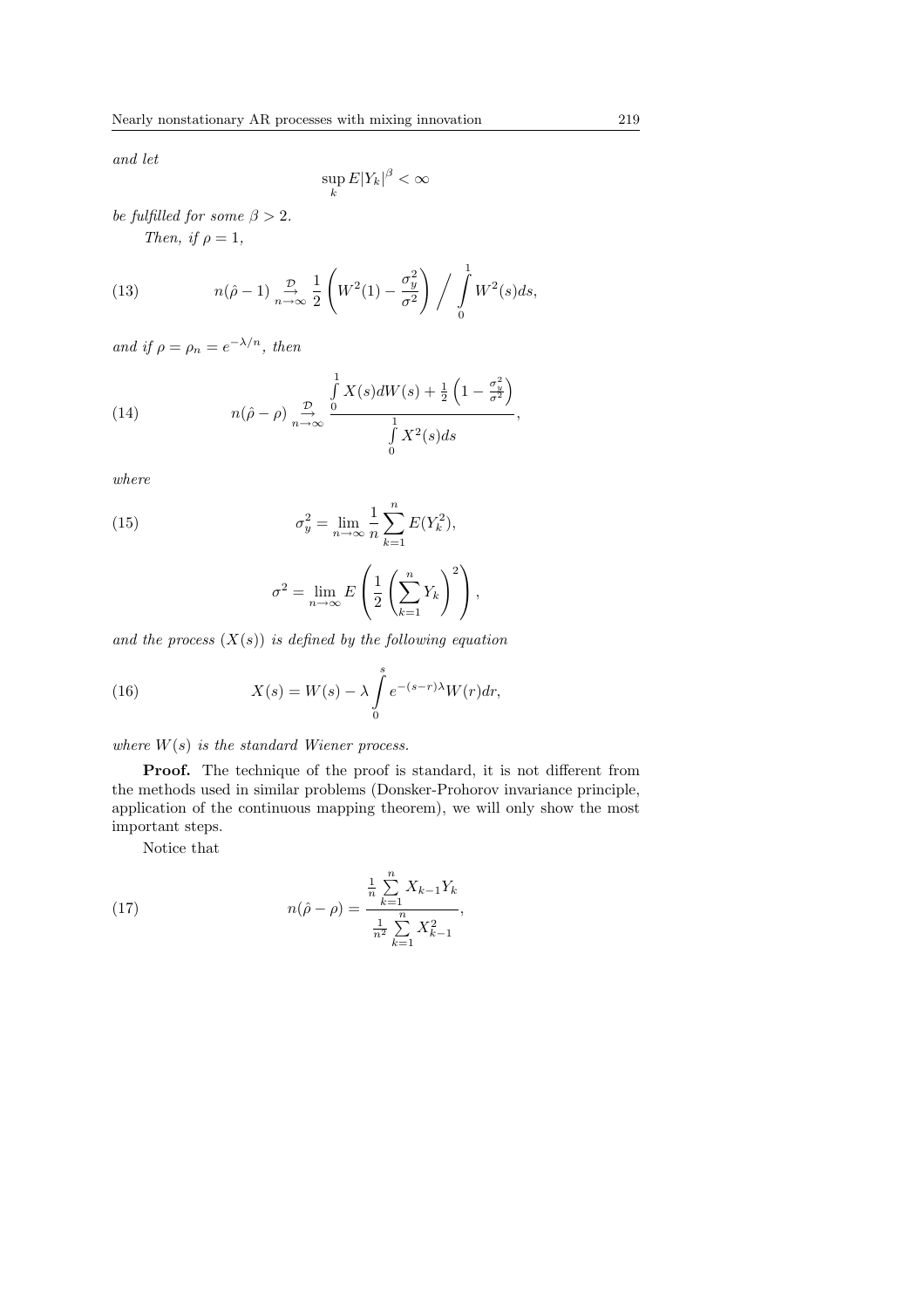and for  $\rho = 1$ 

$$
n(\hat{\rho} - 1) = \frac{\frac{1}{n} \sum_{k=1}^{n} X_{k-1} (X_k - X_{k-1})}{\frac{1}{n^2} \sum_{k=1}^{n} X_{k-1}^2}.
$$

Denote by  $X_k(t)$  the random element in  $D[0, 1]$ 

$$
X_n(t) = \frac{1}{\sqrt{n}\sigma} \sum_{k=1}^{\lfloor nt \rfloor} Y_k = \frac{1}{\sqrt{n}\sigma} \sum_{k=1}^{k-1} Y_k,
$$
  

$$
\frac{k-1}{n} \le t < \frac{k}{n} \qquad (k = 1, \dots, n),
$$
  

$$
X_n(1) = \frac{1}{\sqrt{n}\sigma} \sum_{k=1}^n Y_k.
$$

One can show that, if  $n\to\infty$ 

(18) 
$$
X_n(t) \stackrel{\mathcal{D}}{\rightarrow} W(t),
$$

where  $W(t)$  is the standard Wiener process, see N. Herrndorf [8].

After simple transformations it can be seen that

$$
\frac{1}{n^2} \sum_{k=1}^n X_{k-1}^2 = \sigma^2 \int_0^1 X_n^2(t) dt,
$$

and

$$
\frac{1}{n}\sum_{k=1}^{n}X_{k-1}(X_{k}-X_{k-1})=\frac{\sigma^{2}}{2}X_{n}^{2}(1)-\frac{1}{2n}\sum_{k=1}^{n}Y_{k}^{2},
$$

thus applying the continuous mapping theorem for (18) and taking into consideration that

(19) 
$$
\frac{1}{n}\sum_{k=1}^{n}Y_k^2 \to \sigma_y^2, \text{ with probability 1,}
$$

if  $n \to \infty$  we get the statement (13).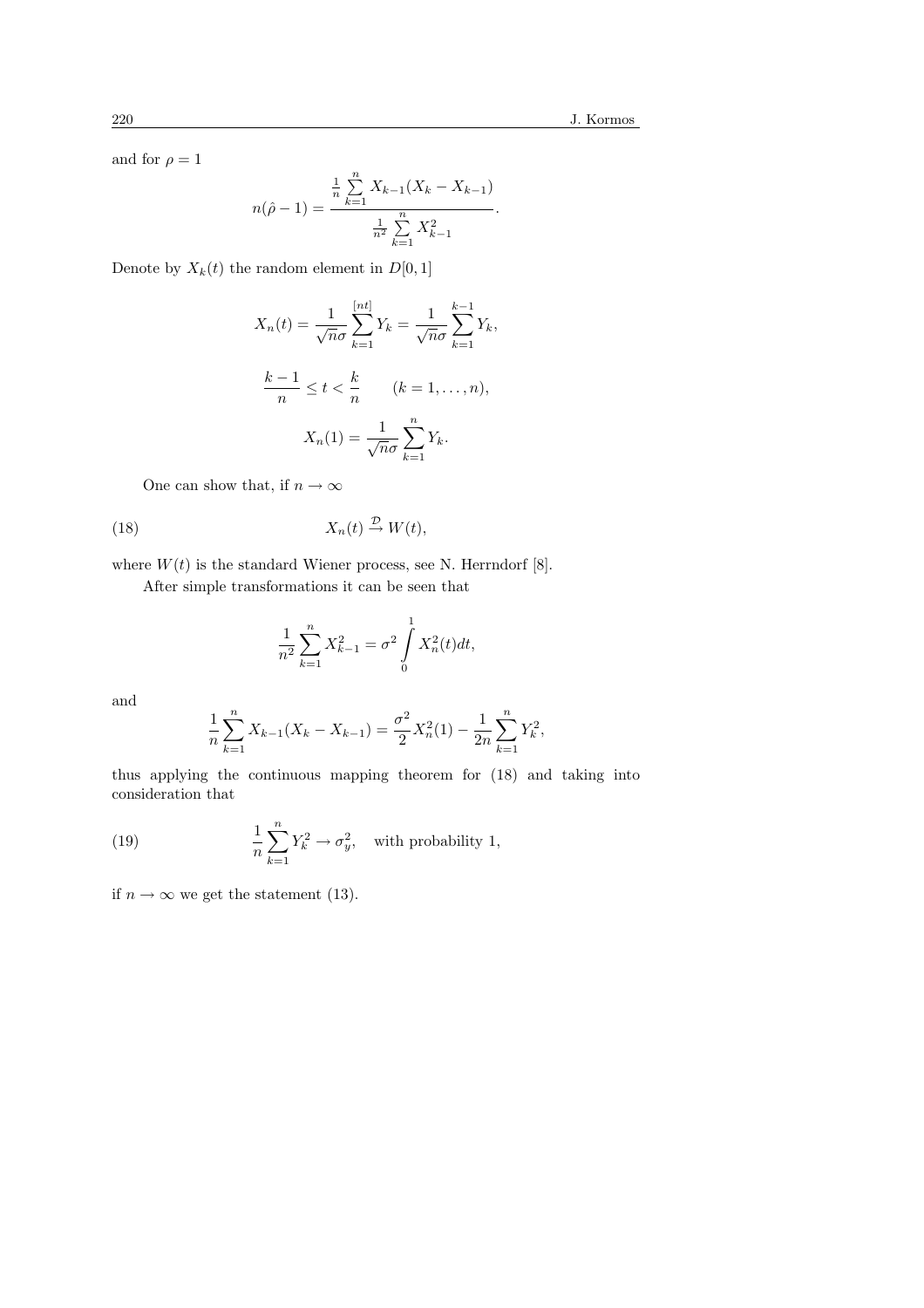In the case of  $\rho = e^{-\frac{\lambda}{n}}$ 

$$
X_k = \sum_{j=1}^k e^{-\frac{(k-j)\lambda}{n}} Y_j,
$$

hence

$$
\frac{1}{\sqrt{n}}X_{[nt]} = \sigma \sum_{j=1}^{[nt]} e^{-\frac{([nt]-j)\lambda}{n}} \int_{(j-1)/n}^{j/n} dX_n(s) = \sigma \int_0^t e^{-(t-s)\lambda} dX_n(s).
$$

By partial integration we get the expression

$$
\sigma\left(X_k(t) - \lambda \int\limits_0^t e^{-(t-s)\lambda} X_n(s) ds\right),\,
$$

for which in case of  $n \to \infty$  the following statement is true

$$
\sigma\left(X_n(t) - \lambda \int\limits_0^t e^{-(t-s)\lambda} X_n(s) ds\right) \xrightarrow{\mathcal{D}} \sigma X(t),
$$

where  $X(t)$  is defined by (16).

From these it follows directly by the re-application of the continuous mapping theorem

(20) 
$$
\frac{1}{n^2} \sum_{k=1}^n X_{k-1}^2 \xrightarrow{D} \sigma^2 \int_0^1 X^2(s) ds,
$$

when  $n \to \infty$ .

Now only the limit distribution specification of the numerator  $n(\hat{\rho} - \rho)$  in the expression (17) is to be done. Let us consider the following identity

$$
\frac{1}{n}X_n^2 = -\frac{2\lambda}{n^2}\sum_{k=1}^n X_{k-1}^2 + \frac{1}{n}\sum_{k=1}^n Y_k^2 + \frac{2}{n}\sum_{k=1}^n X_{k-1}Y_k.
$$

From this applying (19), (20) and the continuous mapping theorem we get

(21) 
$$
\frac{2}{n}\sum_{k=1}^{n}X_{k-1}Y_k \xrightarrow{\mathcal{D}} \sigma^2 X^2(1) + 2\lambda \sigma^2 \int_{0}^{1} X^2(s)ds - \sigma_y^2,
$$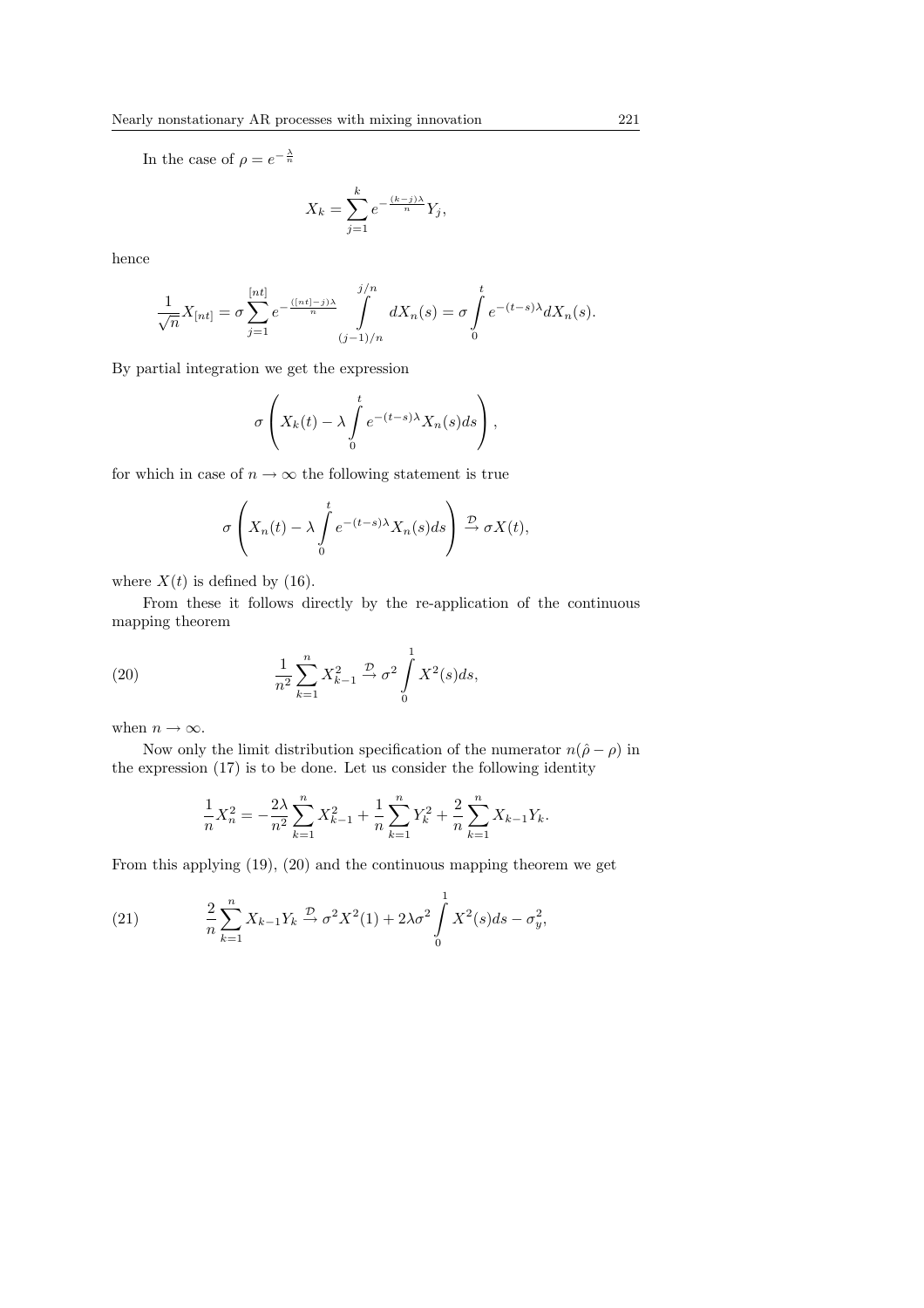when  $n \to \infty$ . (21) and (20) result the statement (14) of the theorem directly.

**Corollary.** (i) Because  $(Y_k)$  is a stationary sequence, the condition (15) needs the satisfaction of  $EY_1^2 < \infty$ , which comes from the conditions trivially. The limit distribution (13) also exists and is positive, and can be written in the form of

$$
\sigma^{2} = EY_{1}^{2} + 2\sum_{k=2}^{\infty} EY_{1}Y_{k}.
$$

(ii) If the innovation process  $(Y_k)$  is a sequence of independent and identically distributed random variables the (13) gives back the classical result of J.S. White [15] and T.W. Anderson [1] exactly.

(iii) The process (16) satisfies the following first-order stochastic differential equation

$$
dX(s) + \lambda X(s)ds = dW(s).
$$

We supposed that we had some preliminary knowledge about the behaviour of the process  $(1')$ , i.e. about the zeros of the process and we supposed that they could be characterized by the condition  $(6)$ . So whether the coefficients  $\beta_2, \ldots, \beta_p(c_1, \ldots, c_{p-1})$  are known or unknown, the behaviour of the process is determined by the value of the parameter  $\rho$ , or more precisely by the distance of its absolute value from 1.

#### References

- [1] **Anderson T.W.,** The statistical analysis of time series, Wiley, New York, 1971.
- [2] **Anderson T.W.,** On asymptotic distributions of estimates of parameters of stochastic difference equations, Ann. Math. Statist., 30 (1959), 676-687.
- [3] Chan N.H. and Wei C.Z., Limiting distributions of least squares estimates of unstable autoregressive processes, Ann. Statist.,  $16$  (1988), 367-401.
- [4] Chanda K.C., Strong mixing properties of linear stochastic processes, J. Appl. Prob., 11 (1974), 401-408.
- [5] Dzhaparidze K., Kormos J., Meer T.v.d. and Zuijlen M.v., Parameter estimation for nearly nonstationary AR(1) processes, Mathematical and Computer Modelling, 19 (1992), 29-41.